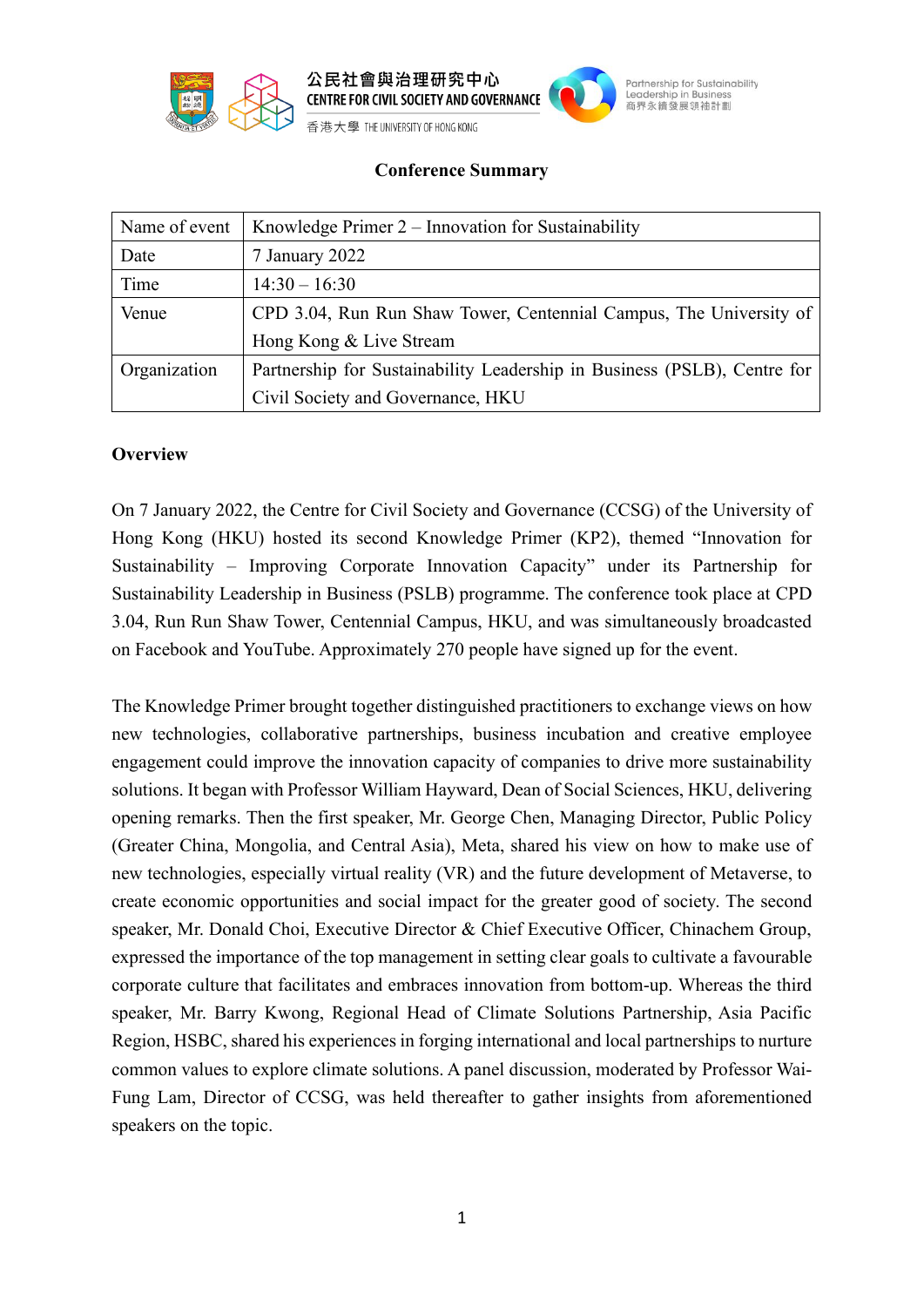



Partnership for Sustainability Leadership in Business<br>商界永續發展領袖計劃

香港大學 THE UNIVERSITY OF HONG KONG

## **Enabling Innovation Through Improving Enterprises' Capacities**

The three speakers shed light on innovation and sustainability regarding technology, corporate goals and culture, and collaboration with partners. Some key takeaways are summarized as follows:

- Businesses should be aware of their roles and responsibilities in aspects such as privacy, safety and integrity as well as equity and inclusion, when maximizing economic opportunities. They should also define the vision and commitment of promoting innovation for sustainability.
- Apart from commitment, translation of the values embraced by the enterprises to social impact is also paramount in bringing about innovation for sustainability.
- Enterprises should also establish touchpoints of beneficiaries and roadmaps of projects for better planning and enactment of innovations.
- Partnership is crucial in promoting innovation and sustainability. The more partners working for the same goal, the better and more efficient is the goal achieved.

## **Engineering "Innovation DNA" into Company Culture**

Reflecting on the panel discussion, innovation for sustainability is a dynamic and long-term goal, as the definition and means of innovation can vary drastically. From improving existing products and services to deploying new technologies and business models, innovation also includes novelty in management philosophy and corporate culture. It is a shared sentiment amongst panelists that the latter is often more challenging.

Senior management should recognize that innovation is not a linear process but requires constant experimentation. Treating unsuccessful attempts as "failures" is not only counterproductive, but an impediment to the learning and enhancements necessary for innovative ideas to actualize. Therefore, enterprises must abandon the mindset of blindly pursuing "innovation" itself. Instead, identifying the fundamental goals and long-term values of promoting innovation can help corporates stay committed along the process.

Furthermore, the management team should encourage a company-wide participation in order to engineer "Innovation DNA" into the company. A top-down management approach will likely create resistance. Communicating and educating company values clearly to employees are hence essential for addressing the concerns of reluctant staff and gathering everyone's effort.